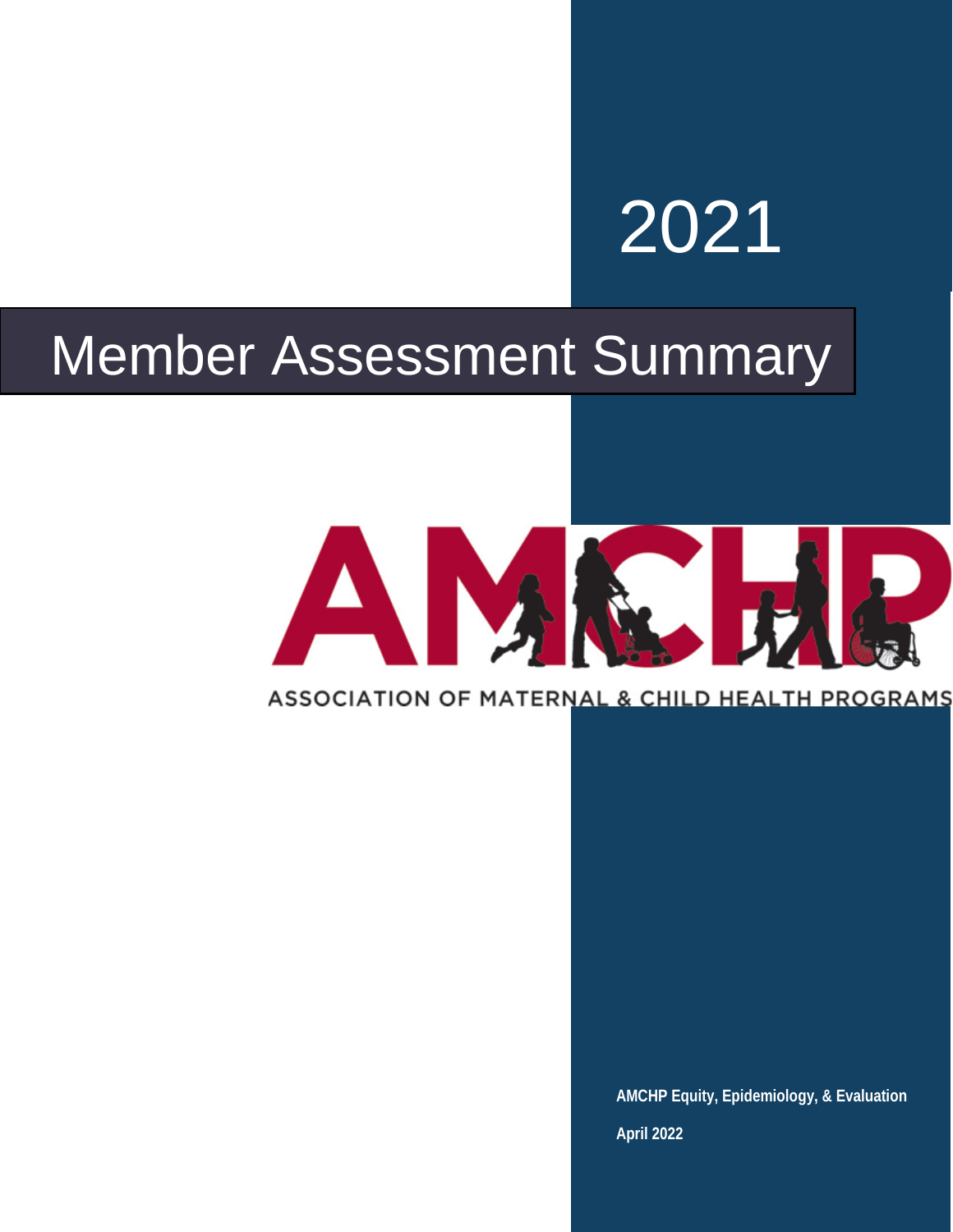# CONTENTS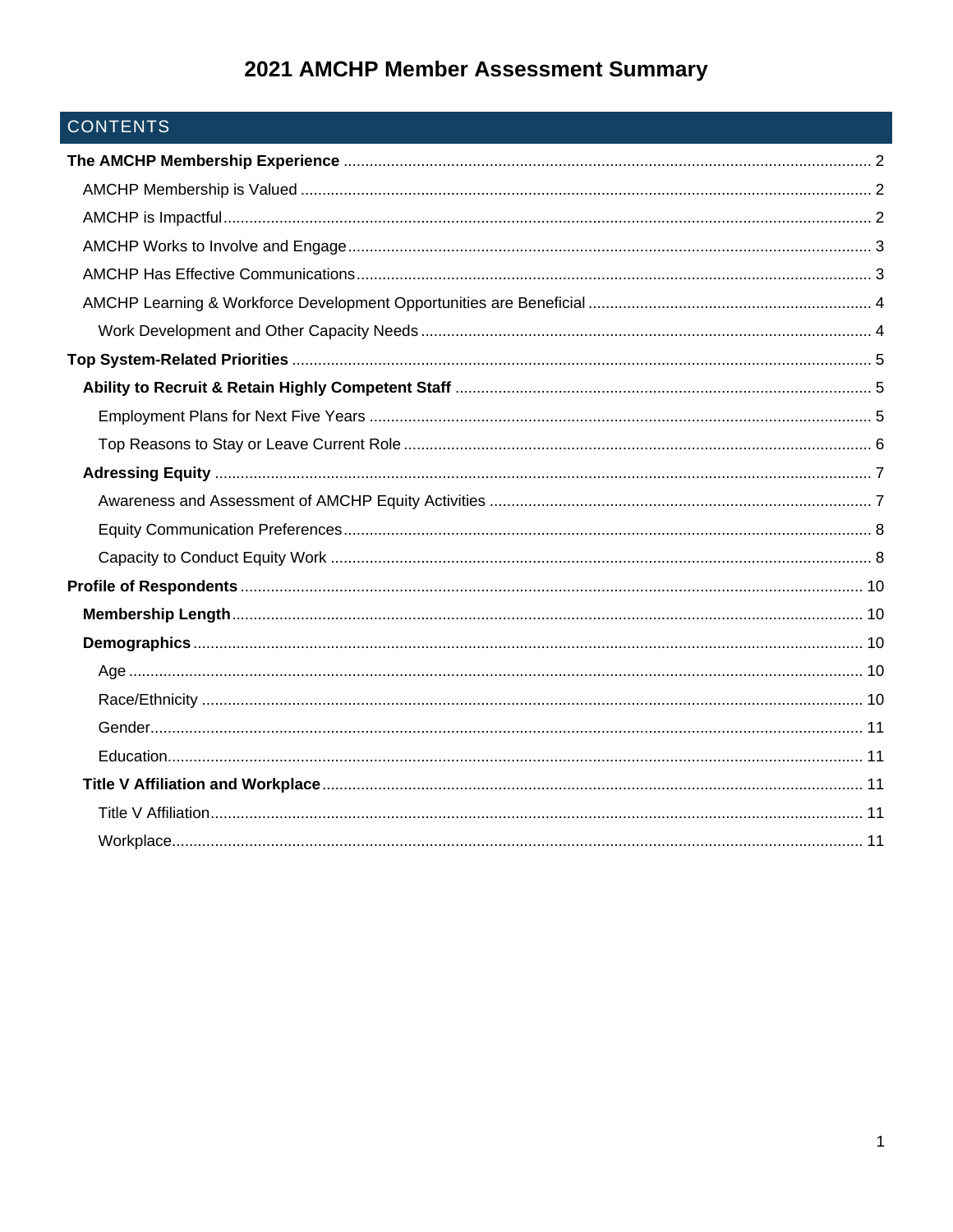Annually, the Association of Maternal & Child Health Programs (AMCHP) surveys its membership to obtain assessments of AMCHP services/products and collect suggestions on how AMCHP can improve the value of its membership. In September 2021, AMCHP administered an Annual Member Assessment survey to 372 members. At the end of an eleven-week survey period (September 23 – December 10, 2021), AMCHP received 123 survey responses for a survey response rate of 33.1%.

The following is a summary of assessments of the overall AMCHP membership experience and a detailed focus on two areas identified as top system-level priorities by member respondents: equity and workforce retention.

#### <span id="page-2-0"></span>**THE AMCHP MEMBERSHIP EXPERIENCE**

Our members value AMCHP as an organization. A summary of descriptors used by respondents to describe AMCHP were *Supportive, Advocates, Collaborative,* and *Informative.*

AMCHP is seen as impactful and a source of beneficial education and training opportunities. AMCHP is also assessed as effective communicators and also effective in organizational efforts to involve members and population leaders.

#### <span id="page-2-1"></span>AMCHP MEMBERSHIP IS VALUED

- Respondents indicate that AMCHP:
	- o Membership benefits them/their organization (93%)
	- o Meets expectations of a membership organization (85%)
- Top reasons for membership retention
	- o Annual Conference (62%)
	- o Delivery of MCH information (59%)
	- o Trainings and educational opportunities (57%).
- Most would recommend AMCHP membership to colleagues (85%)

The majority of respondents (78%) indicate satisfaction with their direct contact with AMCHP staff during the past year. Knowledge/expertise, connections or referrals to resources, and ease of communication/contact were the most valued aspects assessed from AMCHP staff interactions.

#### <span id="page-2-2"></span>AMCHP IS IMPACTFUL

The following AMCHP impacts were assessed by respondents:

- AMCHP conducts activities and actions that help align resources and improve support of MCH. Specifically, respondents noted that AMCHP:
	- o Develops innovative and effective programs/policies that address critical issues affecting the MCH population (81%)
	- o Builds capacity of the MCH field to respond rapidly to emerging public health threats and other crises that endanger health (78%)
	- o Identifies and promotes innovations that strategically leverage resources across programs (75%)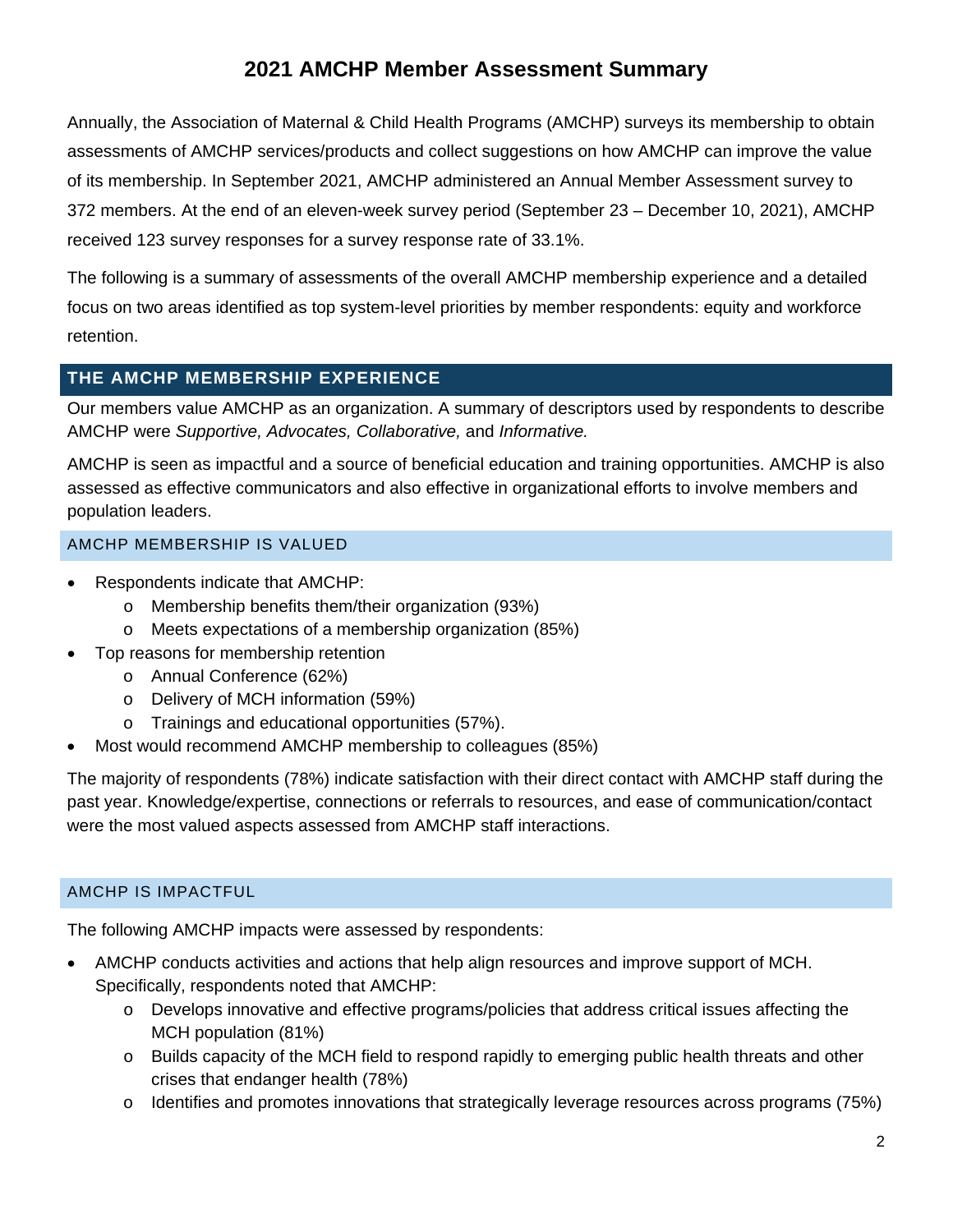- AMCHP conducts activities and actions that increase investment in MCH programs. Notably, AMCHP:
	- o Raises the visibility of the MCH field (83%)
	- o Builds and sustains a well-informed network of MCH advocates (81%)
	- o Develops effective messages to convey the MCH story and value of MCH investments (74%)
- AMCHP provides quality activities, events, and services as assessed by most respondents, for example:
	- o AMCHP Annual Conference (82%)
	- o Best Practices/Innovation Hub Resource (73%)
	- o AMCHP National Policy Calls/Town Halls (77%)
		- In addition, AMCHP National Policy Calls and/or Advocacy Trainings also help preparations for advocacy engagement for 75% of respondents who report being able to participate in advocacy activities.

#### <span id="page-3-0"></span>AMCHP WORKS TO INVOLVE AND ENGAGE

A majority of respondents indicate a variety of opportunities to be involved as members, such as:

- Participation in conference calls/webinars hosted by AMCHP (100%)
- Participation in at least one workgroup, committee, or task force; or serve on the Board of Directors (82.1%)

Most respondents assess AMCHP as being effectively engaged with family and youth leaders.

- AMCHP's efforts are effective in family engagement (74.0%) and support of family leaders (71.9%)
- AMCHP's efforts are effective in youth engagement (67.3%) and support of youth leaders (69.4%)

#### <span id="page-3-1"></span>AMCHP HAS EFFECTIVE COMMUNICATIONS

- Overall, AMCHP communications were assessed as:
	- o Informative (97.2%)
	- o Relevant (91.6%)
	- o Timely (90.7%)

However, there is room for improvements in communicating more and widely about AMCHP Board and AMCHP membership committees' activities.

- Knowledge of AMCHP Board and Committees' Activities:
	- o The majority of respondents indicated being only moderately informed or slightly informed of AMCHP Board activities (76%)
	- o Only 25% to 34% of respondents indicated being well informed of each AMCHP Committee's activities.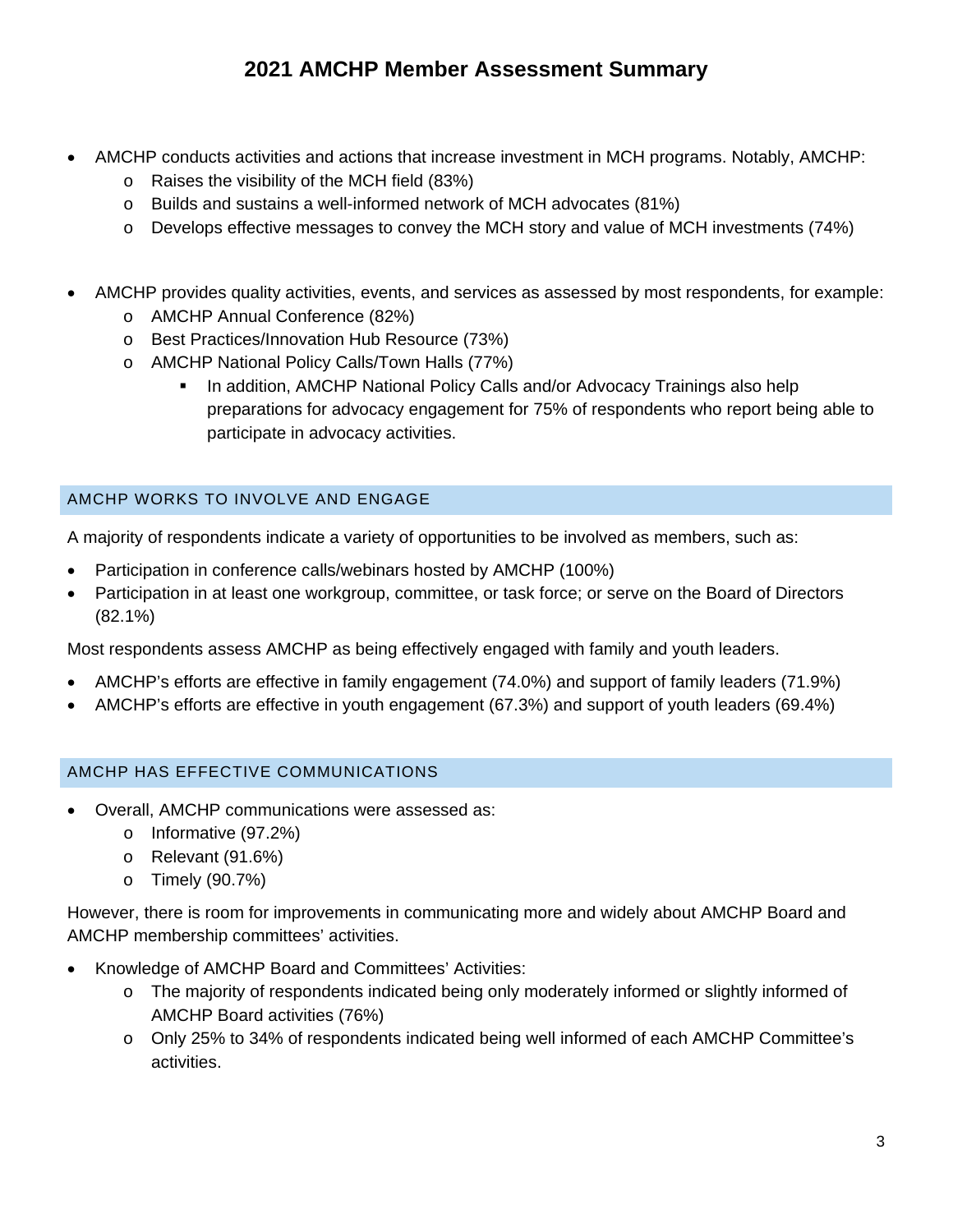#### <span id="page-4-0"></span>AMCHP LEARNING & WORKFORCE DEVELOPMENT OPPORTUNITIES ARE BENEFICIAL

AMCHP's learning and workforce development opportunities are seen as beneficial. A majority of 2021 respondents assessed AMCHP's webinars as informative (90%), trainings/workshops (79%), and learning modules/toolkits (74%) as "*Good*", "*Very Good*" or "*Excellent*".

Between 2016 and 2021, there was a statistically significant increase in the proportion of respondents who indicated AMCHP's learning opportunities have provided them with the skills they need to become more qualified in their positions. As shown in Figure 1, 74% of respondents agreed with this statement in 2016 compared to 85% of respondents agreeing in the 2021 assessment.



#### **Figure 1 Respondents Indicating AMCHP Learning Opportunities Assisted Position Qualifications, 2016 -21**

#### <span id="page-4-1"></span>WORK DEVELOPMENT AND OTHER CAPACITY NEEDS

In 2021, respondents were asked to identify workforce development opportunities that would improve their knowledge, skills, and abilities for effective MCH practice. From the verbatim responses, the most frequently identified themes were:

- 1. Data, Epidemiology, Evaluation, and Research (21%)
- 2. Building and Maintaining Community/Family Partnerships (16%)
- 3. Program Management and Strategic Planning (13%)

Respondents also identified the following areas related to work capacity improvements:

- Needs for epidemiologic and analytic capacity improvements:
	- o Economic or return on investment evaluation (84.8%)
	- o Measuring and tracking equity status within MCH populations (76.3%)
	- o Program evaluation (57.6%)
- Knowledge and application of MCH Best Practices and Innovation Station
	- $\circ$  Have a general knowledge of best practices in the distinct areas of centering equity (47%), program practice (53%), policy (50%), and AMCHP Innovation Hub resources (57%)
	- o Have applied best practices of centering equity (36%), program practice (41%), policy (40%), and AMCHP Innovation Hub resources (37%) within their work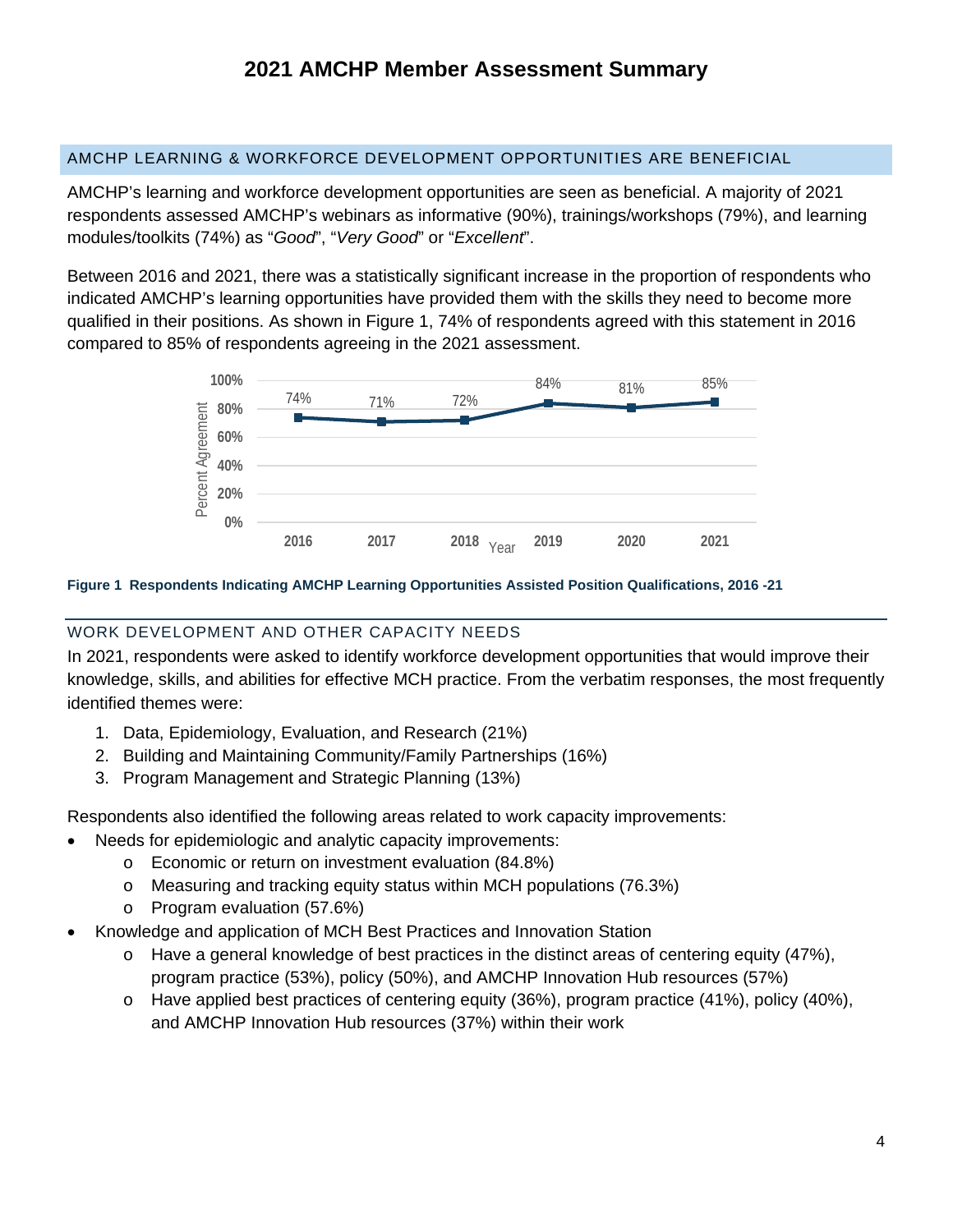#### <span id="page-5-0"></span>**TOP SYSTEM-RELATED PRIORITIES**

Traditionally, our membership assessment surveys have asked respondents to select three topmost significant system-related issues facing their organizations in the next five years. For 2021, the "*Ability of State Health Departments to Recruit/Retain Highly Competent Staff*" and "*Addressing Health Equity*" were also identified among the top three priorities in 2020. "*COVID-19 Impacts*" was newly added in 2021 as a choice option for a system-related priority namely because at the time of the 2020 Member Assessment, the COVID-19 pandemic was relatively new.



#### **Figure 2 Top System-Related Priorities, 2020 & 2021**

The next sections will highlight Member Assessment components related to the *Ability to Recruit and Retain Highly Competent Staff* and *Addressing Health Equity* for insights into these highly ranked issues for 2020 and 2021 respondents.

#### <span id="page-5-1"></span>**ABILITY TO RECRUIT & RETAIN HIGHLY COMPETENT STAFF**

The 2021 and past Member Assessment survey questions pertained to *Employment Plans for the Next 5 Years* and *Top Reasons to Stay and Leave a Current Role*. Responses to these questions provide insight into how many are planning to leave or stay along with the top reasons behind employment role retention and attrition.

#### <span id="page-5-2"></span>EMPLOYMENT PLANS FOR NEXT FIVE YEARS

For the 2021 Member Assessment, approximately half of the respondents reported being in the MCH field (54%) and employed at their current agency for more than 10 years (47%).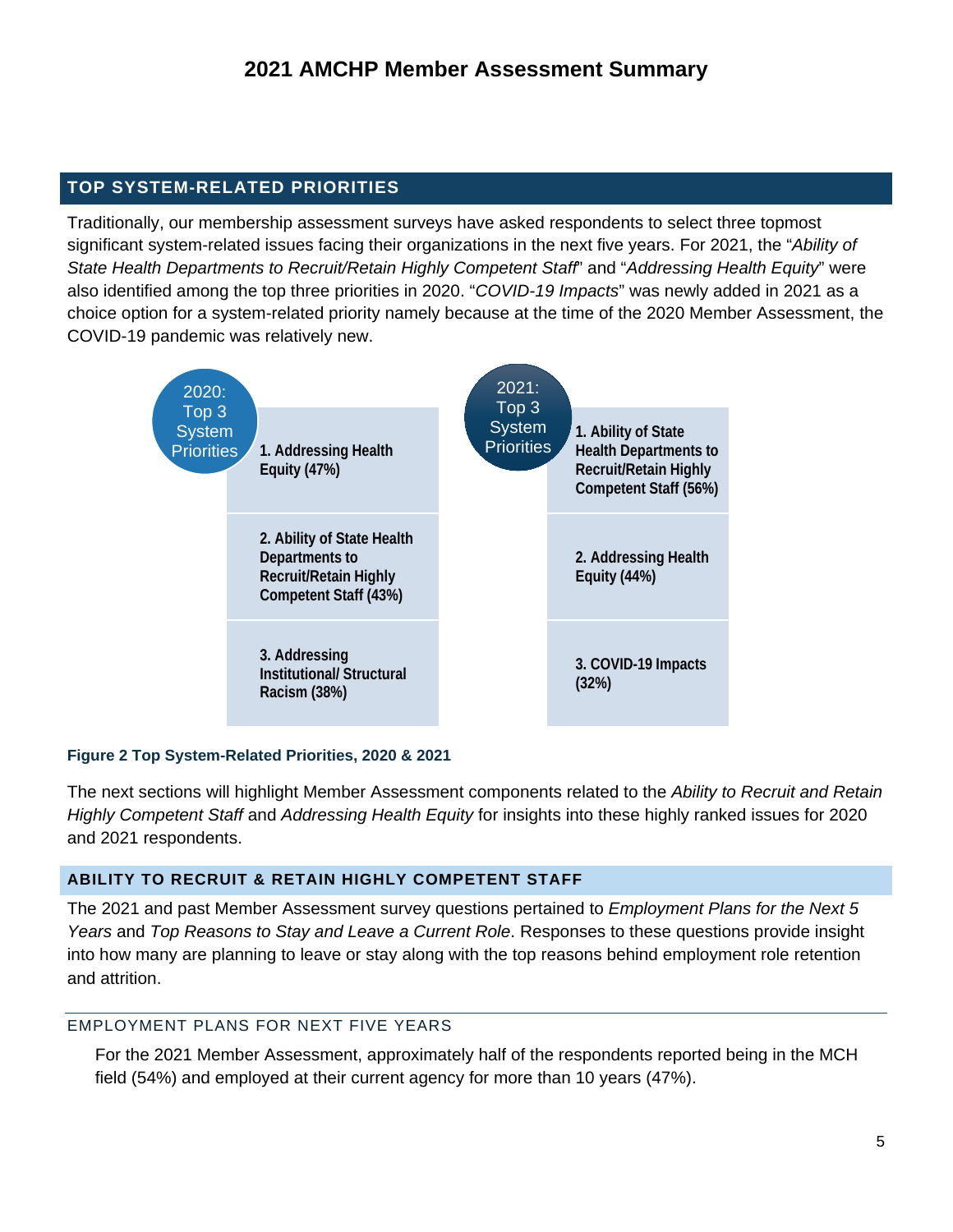- A slight majority of the 2021 respondents (51%) indicated plans to stay in their current roles for the next 5 years.
- The 2021 percentage of survey respondents that indicated plans to stay in the current role is consistent with previous 2019 and 2020 survey years. (Figure 3)



**Figure 3 Employment Plans in Next Five Years, 2019-2021**



**Figure 4 Top Reasons for Staying In or Leaving Current Employment Role in 2020 and 2021**

#### <span id="page-6-0"></span>TOP REASONS TO STAY OR LEAVE CURRENT ROLE

In 2021, those who plan to stay in their current role indicated that *Job Satisfaction* was the top reason for staying as selected by 64% of the respondents. In 2021, the remaining top reasons for staying in current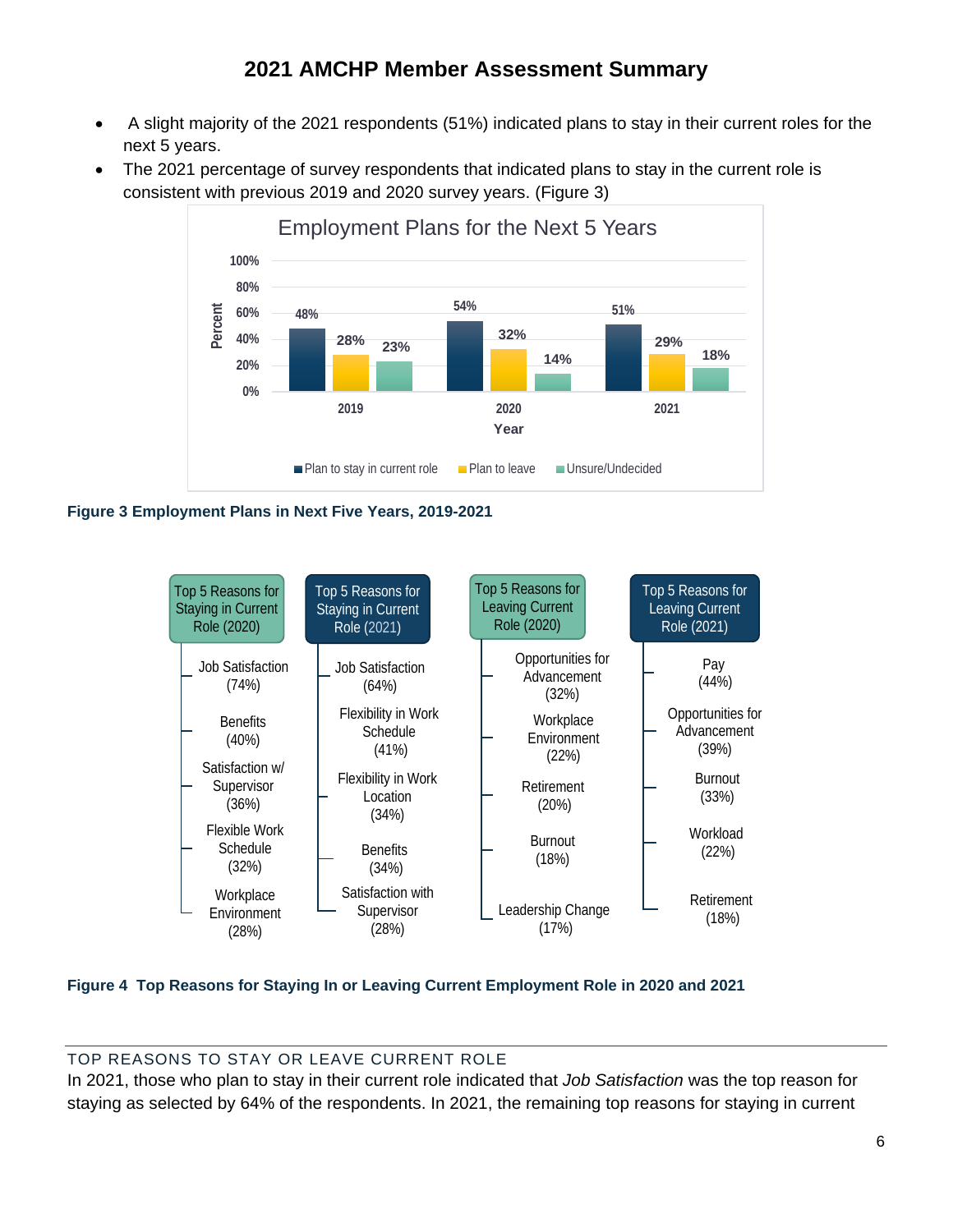roles were distant from the top reason and slightly more clustered together: *Flexibility in Work Schedule* (41%), *Flexibility in Work Location* (34%), *Benefits* (34%), and S*atisfaction with Supervisor* (28%).

For respondents reporting that they wished to leave their current roles in the next five years, *Pay* was selected as top reason (44%) in 2021. Other top-ranking reasons for leaving in 2021 were *Opportunities for Advancement* (39%) closely followed by *Burnout* (33%), *Workload* (22%), and *Retirement* (18%).

Comparing 2021 to 2020 responses, the top 5 reasons for staying in current role were similar with a heavier emphasis on workplace and schedule flexibility in 2021. The 2021 top 5 reasons for leaving are also similar to top reasons for leaving in the 2020 survey. In 2021, however, *Pay* was the top reason for leaving whereas in 2020, *Pay* was not identified as a top reason for leaving a current role. (Figure 4)

#### <span id="page-7-0"></span>**ADRESSING EQUITY**

*Addressing Health Equity* was ranked as a top system-related priority by 2020 and 2021 respondents. Also, for the first time in an AMCHP Member Assessment survey, the topic of equity was the focus for a set of questions/assessments. The following section of this summary report provides insight into perceptions of AMCHP's equity work, recommendations of how AMCHP can best communicate about continued equity efforts, and self-assessments of respondents' personal and organizational capacities to engage/operationalize their respective equity work.

#### <span id="page-7-1"></span>AWARENESS AND ASSESSMENT OF AMCHP EQUITY ACTIVITIES

Most respondents see AMCHP as demonstrating organizational commitment to address equity, diversity, and inclusion in internal operations (93%) and an organization that seeks out diverse members, partners, and grantees (83%). Most respondents (74%) also agree that AMCHP develops collaborations to promote equity in MCH.

A lessor majority of respondents (69%) indicated awareness of the Joint Organizational Commitment to Anti-Racism and Racial Equity that AMCHP participates in with fellow organizational partners, CityMatCH, National Healthy Start Association (NHSA), and the National Institutes for Children's Health Quality (NICHQ). (Figure 5)



**Figure 5 Awareness/Assessment of AMCHP Equity Activity**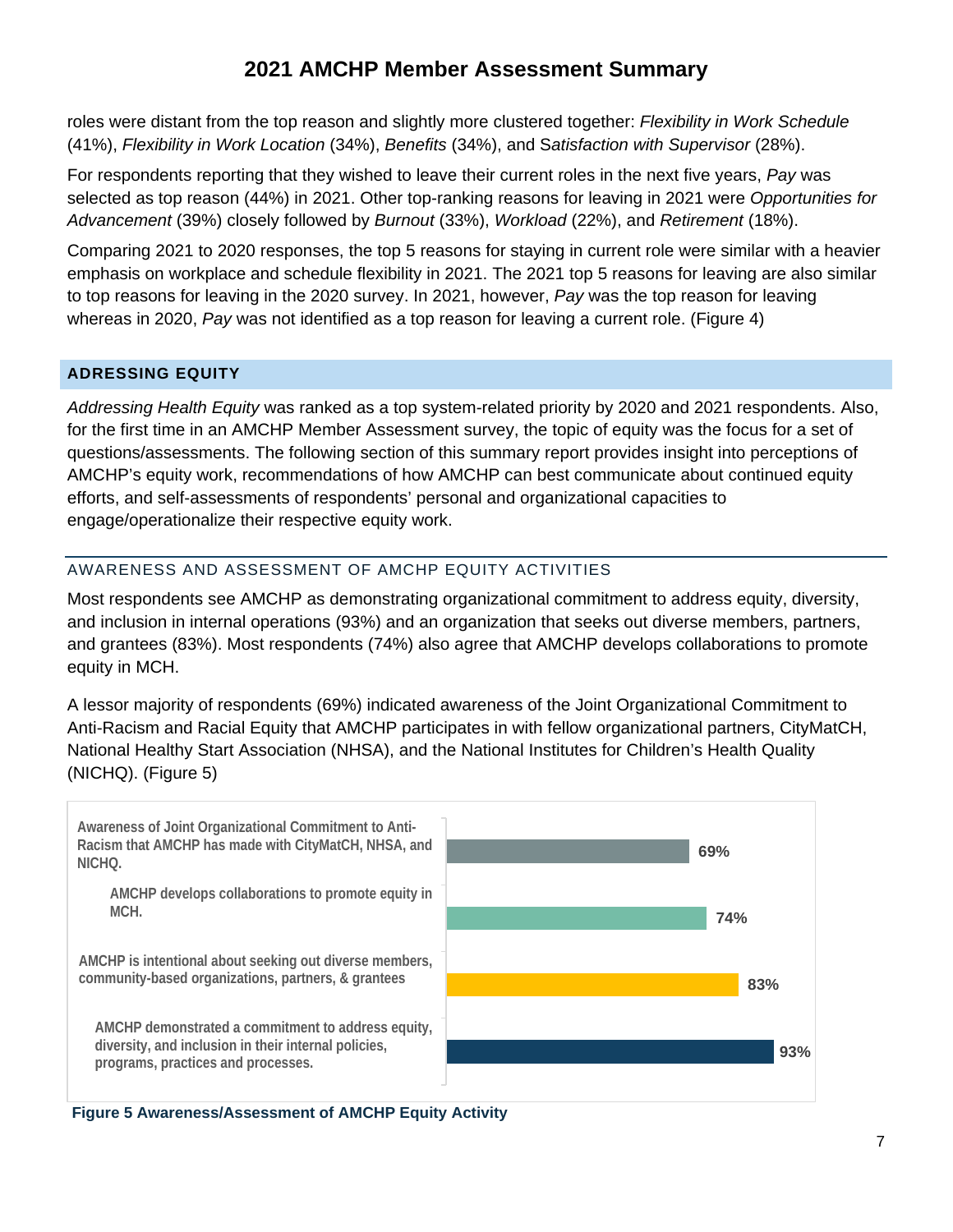#### <span id="page-8-0"></span>EQUITY COMMUNICATION PREFERENCES

Regarding communications about AMCHP's equity work, survey respondents indicated preferring equityfocused newsletter updates (71%) followed by quarterly updates via AMCHP National Policy calls or other member engagement calls (67%). A breakdown of communication method preferences for equity information is displayed in Figure 6.



#### **Figure 6 Equity Communications Preferences**

#### <span id="page-8-1"></span>CAPACITY TO CONDUCT EQUITY WORK

To collect information on members' capacity to engage in equity work, individuals were asked to provide information about their knowledge and use of best practices for centering equity within MCH programs and activities. As shown in Figure 7, less than half indicated having knowledge about best practices for centering equity (47%) and having applied best practices for centering equity in their own work (36%). However, less respondents indicated being unaware of best practices/resources for centering equity (18%).



**Figure 7 Awareness and Application of Best Practices for Centering Equity**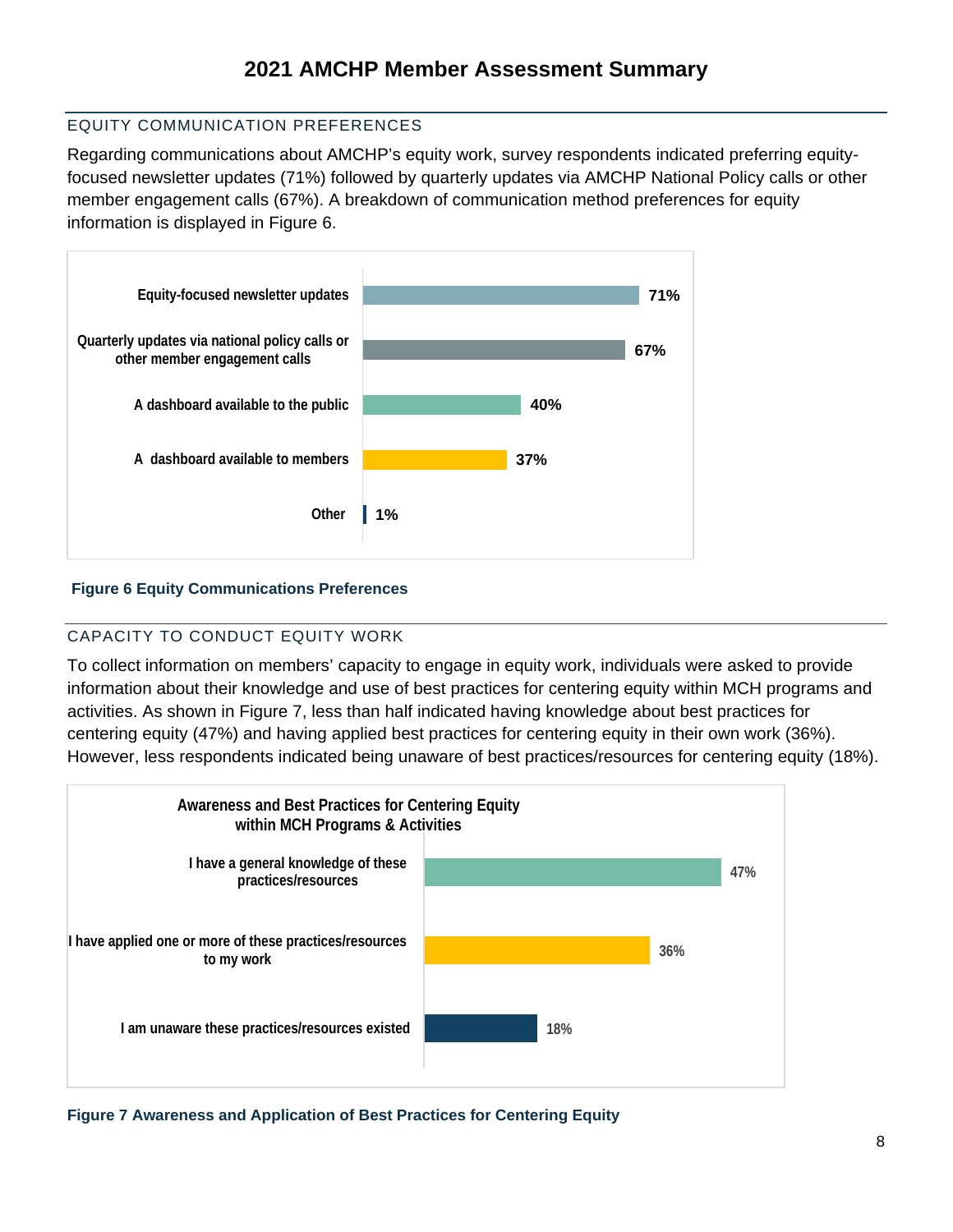When asked about measuring and tracking equity status within MCH populations, 21% of respondents indicated needing major improvement and 47% indicated needing some improvement. (Figure 8)

| Major Improvement Needed - 21%       |  |
|--------------------------------------|--|
| Some Improvement - 47%               |  |
| Minor or No Improvement Needed - 21% |  |
| Uncertain or Unknown - 10%           |  |

**Figure 8 Respondents' Capacity to Measure & Track Equity Status Within MCH Populations**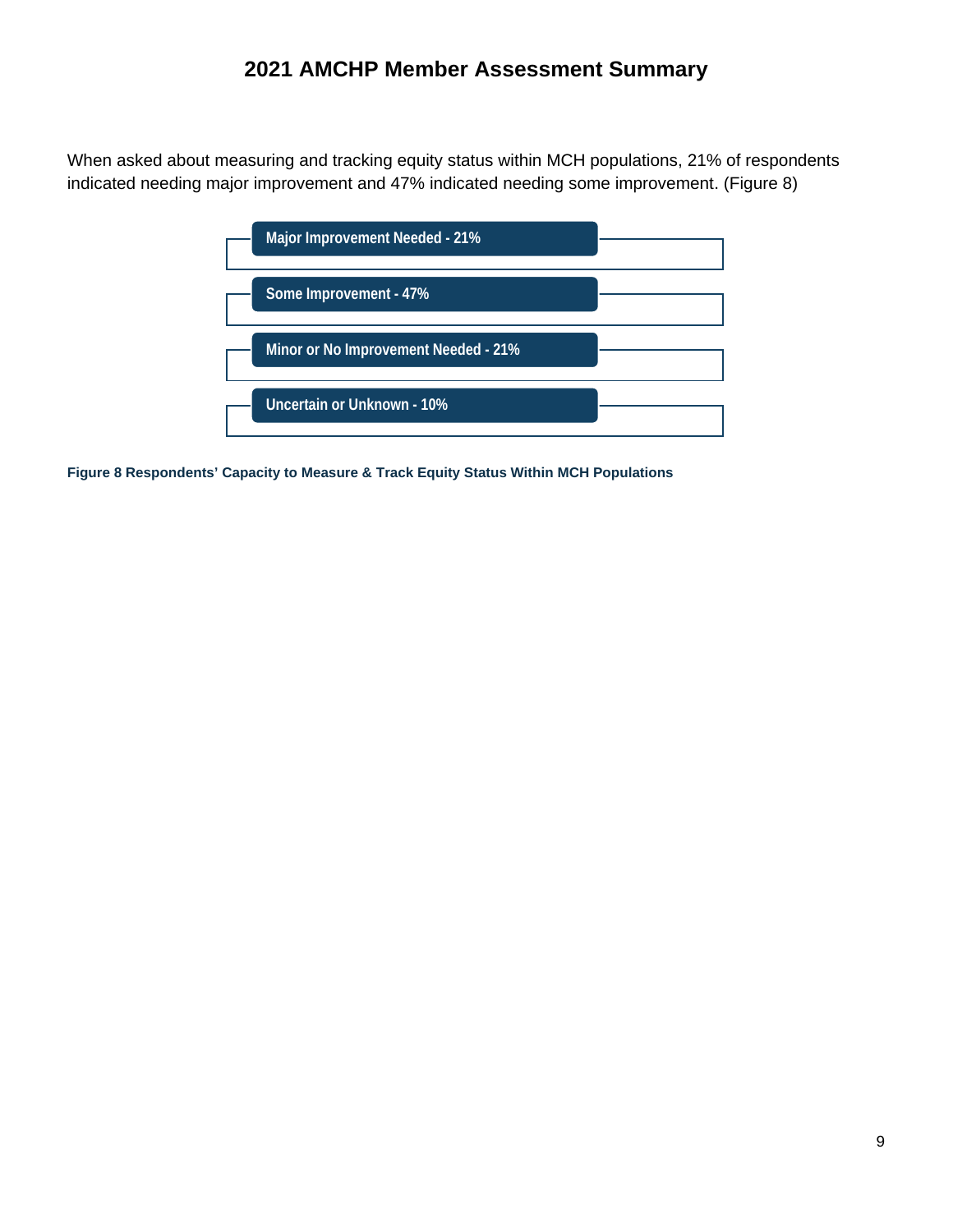#### <span id="page-10-0"></span>**PROFILE OF AMCHP MEMBER ASSESSMENT RESPONDENTS**

#### <span id="page-10-1"></span>**MEMBERSHIP LENGTH**

The slight majority of 2021 respondents reported being AMCHP members for over three years. However, slightly over a quarter of respondents were newer with membership lengths of 1-2 years.

- 1-2 years (26.0%)
- 3-5 years (36.6%)
- 6-10 years (17.9%)

#### <span id="page-10-3"></span><span id="page-10-2"></span>**DEMOGRAPHICS**

#### AGE

The 2021 Member Assessment respondents' ages ranged between 26 years to more than 66 years of age. The largest age groups were the 41-45 (16.3%), 46-50 (15.5%), 51-55 (13.8%), 56-60 (13.8%) and 61-65 (13.8%) groups. Figure 9 shows comparisons of age distributions for respondents of AMCHP's 2019, 2020, and 2021 Member Assessment Surveys.



#### <span id="page-10-4"></span>RACE/ETHNICITY

The majority of 2021 Member Assessment respondents identified as "*White, non-Hispanic or Latino*" (73%) followed by "*Black, non-Hispanic or Latino*" (10%). Between 2019 and 2021, there were increases in Member Assessment survey respondents who identified as "*White, non-Hispanic or Latino*", "*Hispanic or Latino*", and "*Asian, non-Hispanic or Latino*" racial/ethnic groups. However, there has been a decrease (approximately -9%) among "Black, non-Hispanic or Latino" member respondents. (Figure 10).